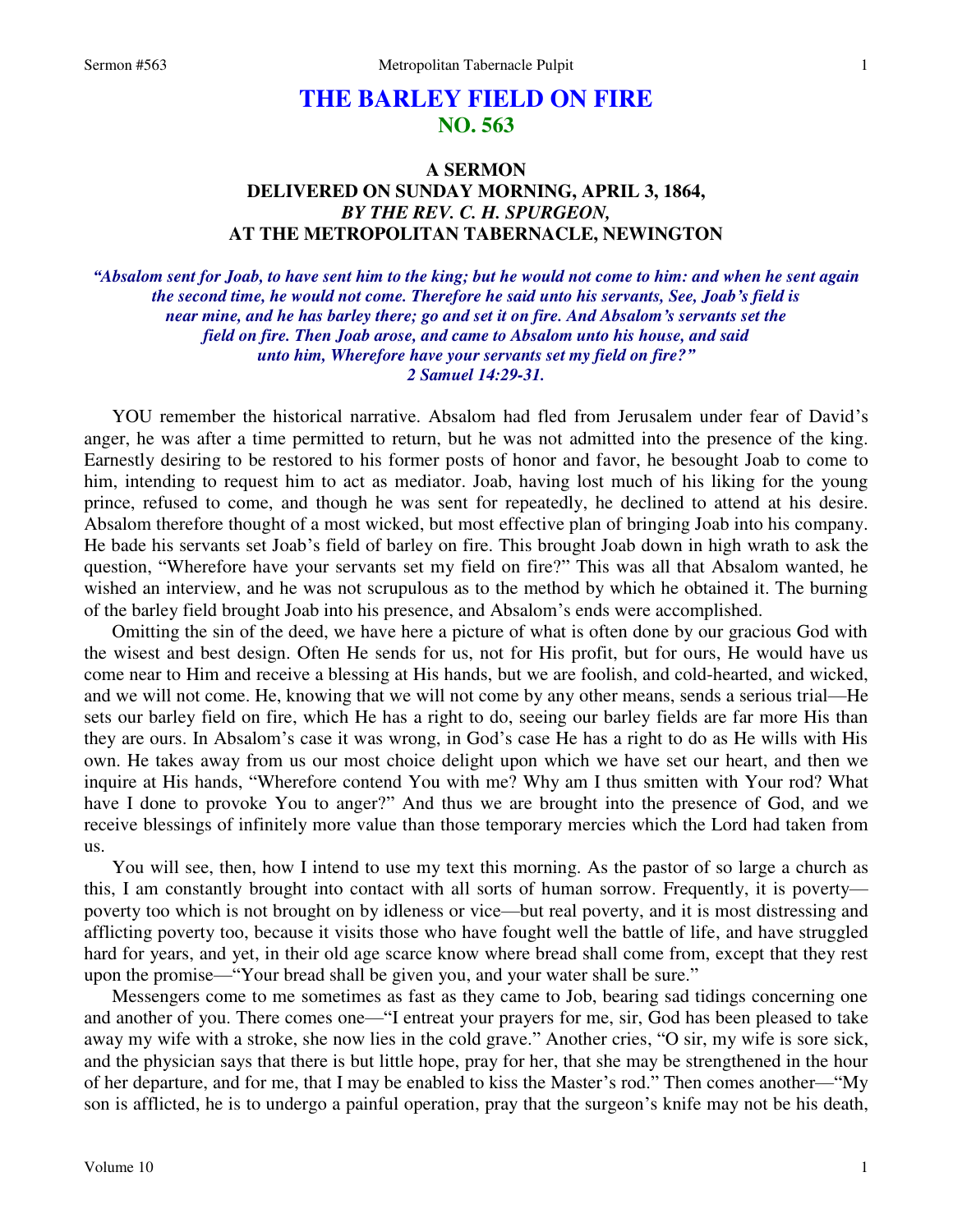but that he may be enabled to bear up under it." And when I have sympathized with a company of sad complaints like these, another set of messengers will be waiting at the door.

How few families are long without severe trials, hardly a person escapes for any long season without tribulation. With impartial hand sorrow knocks at the door of the palace and the cottage. Why all this? The Lord, we know, "Does not afflict willingly, nor grieve the children of men" for nought, why can it be that He employs so many frowning servants, and sends out so often His usher of the black rod? Wherefore can it be? Perhaps I may be able to give the fitting answer to this very proper inquiry, and it may be that I may be as serviceable to the afflicted as the jailer was to Paul and Silas, when he washed their stripes.

I shall use my text, first of all, *in reference to believers,* and then, *with regard to the unconverted.* O for help from above!

**I.** First of all, brethren, let us use the text WITH REFERENCE TO BELIEVERS IN CHRIST.

My beloved brethren and sisters in Jesus Christ, *we* cannot expect to avoid tribulation. If other men's barley fields are not burned, ours will be. If the Father uses the rod nowhere else, He will surely make His true children smart. As Paul says, and as our hymnster has rhymed it—

> *"Bastards may escape the rod, Sunk in earthly vain delight, But the true-born child of God Must not—would not if he might."*

Your Savior has left you a double legacy, "In the world you shall have tribulation, but in me you shall have peace." You enjoy peace, you must not expect that you shall escape without the privilege of the tribulation. All wheat must be threshed, and God's threshing floor witnesses to the weight of the flail as much as any other. Gold must be tried in the fire, and truly the Lord has a fire in Zion and His furnace in Jerusalem.

But you, beloved, have four very special comforts in all your trouble. You have first, this sweet reflection, that *there is no curse in your cross.* Christ was made a curse for us, and we call His cross the accursed tree, but truly since Jesus hung upon it, it is most blessed, and I may now say concerning the cross of affliction, "Blessed is every man who hangs on this tree." The cross may be very heavy, especially while it is green, and our shoulders unused to carrying it, but remember, though there may be a ton-weight of sorrow in it, there is not a single ounce of the curse in it. God does never punish His children in the sense of avenging justice, He chastens as a father does his child, but He does never punish His redeemed as a judge does a criminal. It were unjust to exact punishment from redeemed souls since Christ has been punished in their place and stead. How shall the Lord punish twice for one offense? If Christ took my sins and stood as my substitute, then there is no wrath of God for me, and though my cup may be bitter, yet there cannot be a single drop of the wormwood of Almighty wrath in it. I may have to smart, but it will never be beneath the lictor's rods of justice, but under the parent's rod of wisdom.

O Christian, how sweet this ought to be to you! There was a time when you were under conviction of sin, when you thought you would rot in a dungeon or burn at the stake most cheerfully, if you could but get rid of the sense of God's wrath, and will you now become impatient? The wrath of God is the thunderbolt which scathes the soul, and now that you are delivered from that tremendous peril, you must not be overwhelmed with the few showers and gales which providence sends you. A God of love inflicts our sorrows, He is as good when He chastens as when He caresses, there is no more wrath in His afflicting providences than in His deeds of bounty. God may seem unkind to unbelief, but faith can always see love in His heart. Oh! what a mercy that Sinai has ceased to thunder! Lord, let Jesus say what He will so long as Moses is quieted forever. Strike, Lord, if You will, now that You have heard the Savior's plea and justified our souls.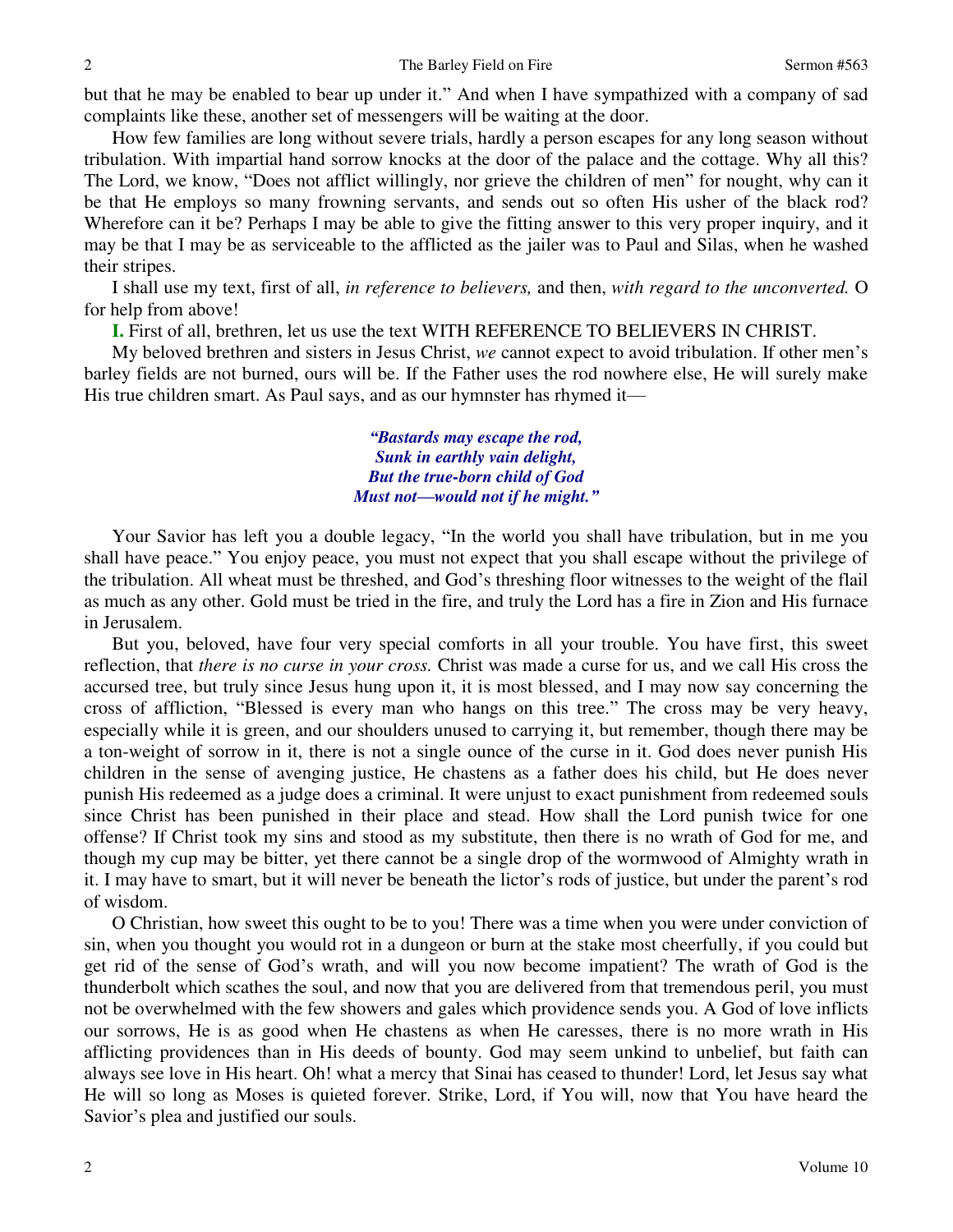## Sermon #563 The Barley Field on Fire

You have, secondly, another ground of comfort, namely, *that your troubles are all apportioned to you by divine wisdom and love.* As for their number, if He appoints them ten they never can be eleven. As for their weight, He who weighs the mountains in scales and the hills in a balance takes care to measure your troubles, and you shall not have a grain more than His infinite wisdom sees fit. The devil may seem to be turned loose upon you, but remember he is always a chained enemy. There is a tether to every trouble, and beyond that tether it can never stray. Nebuchadnezzar may heat the furnace seven times hotter than usual, but God's thermometer measures the exact degree of heat, and beyond it the flame cannot rage even though a thousand Nebuchadnezzars should swear themselves out of breath in their fury. Consider everything that you have to suffer as the appointment of wisdom, ruled by love, and you will rejoice in all your tribulation, knowing that it shall reveal to you the loving-kindness and wisdom of your God.

You have a third consolation, namely, that under your cross *you have many special comforts.* There are cordials which God gives to sick saints which He never puts to the lips of those who are in health. Dark caverns keep not back the miners, if they know that diamonds are to be found there, you need not fear suffering when you remember what riches it yields to your soul. There is no hearing the nightingale without night, and there are some promises which only sing to us in trouble. It is in the cellar of affliction that the good old wine of the kingdom is stored. You shall never see Christ's face so well as when all others turn their backs upon you. When you have come into such confusion that human wisdom is at a nonplus, then shall you see God's wisdom manifest and clear.

Oh! the love-visits which Christ pays to His people when they are in the prison of their trouble! Then He lays bare His very heart to them, and comforts them as a mother does her child. They sleep daintily who have Jesus to make their beds. Suffering saints are generally the most flourishing saints, and well they may be, for they are Jesus' special care. If you would find a man whose lips drop with pearls, look for one who has been in the deep waters.

We seldom learn much except as it is beaten into us by the rod in Christ's schoolhouse under Madam Trouble. God's vines owe more to the pruning knife than to any other tool in the garden, superfluous shoots are sad spoilers of the vines. But even while we carry it, the cross brings present comfort, it is a dear, dear cross, all hung with roses and dripping with sweet smelling myrrh. Rutherford seemed at times in doubt which he loved best, Christ or His cross, but then, good man, he only loved the cross for his Lord's sake. Humble souls count it a high honor to be thought worthy to suffer for Christ's sake. If ever heaven be opened at all to the gaze of mortals, the vision is granted to those who dwell in the Patmos of want and trouble. Furnace-joys glow quite as warmly as furnace flames. Sweet are the uses of adversity and sweet are its accompaniments when the Lord is with His people—

> *"'Mid the gloom, the vivid lightnings With increasing brightness play; 'Mid the thorn-brake beauteous florets Look more beautiful and gay.*

*So, in darkest dispensations, Does my faithful Lord appear, With His richest consolations To reanimate and cheer."*

But then, and this is the point to which my text brings me, and all I have already said is going astray from it, you have this comfort, that *your trials work your lasting good* by bringing you nearer and nearer to your God. This point we will illustrate by the narrative before us. My dear friends in Christ Jesus, *our heavenly Father often sends for us and we will not come.* He sends for us *to exercise a more simple faith in Him.* We have believed, and by faith we have passed from death unto life, but our faith sometimes staggers, we have not yet reached to Abraham's confidence in God, we do not leave our worldly cares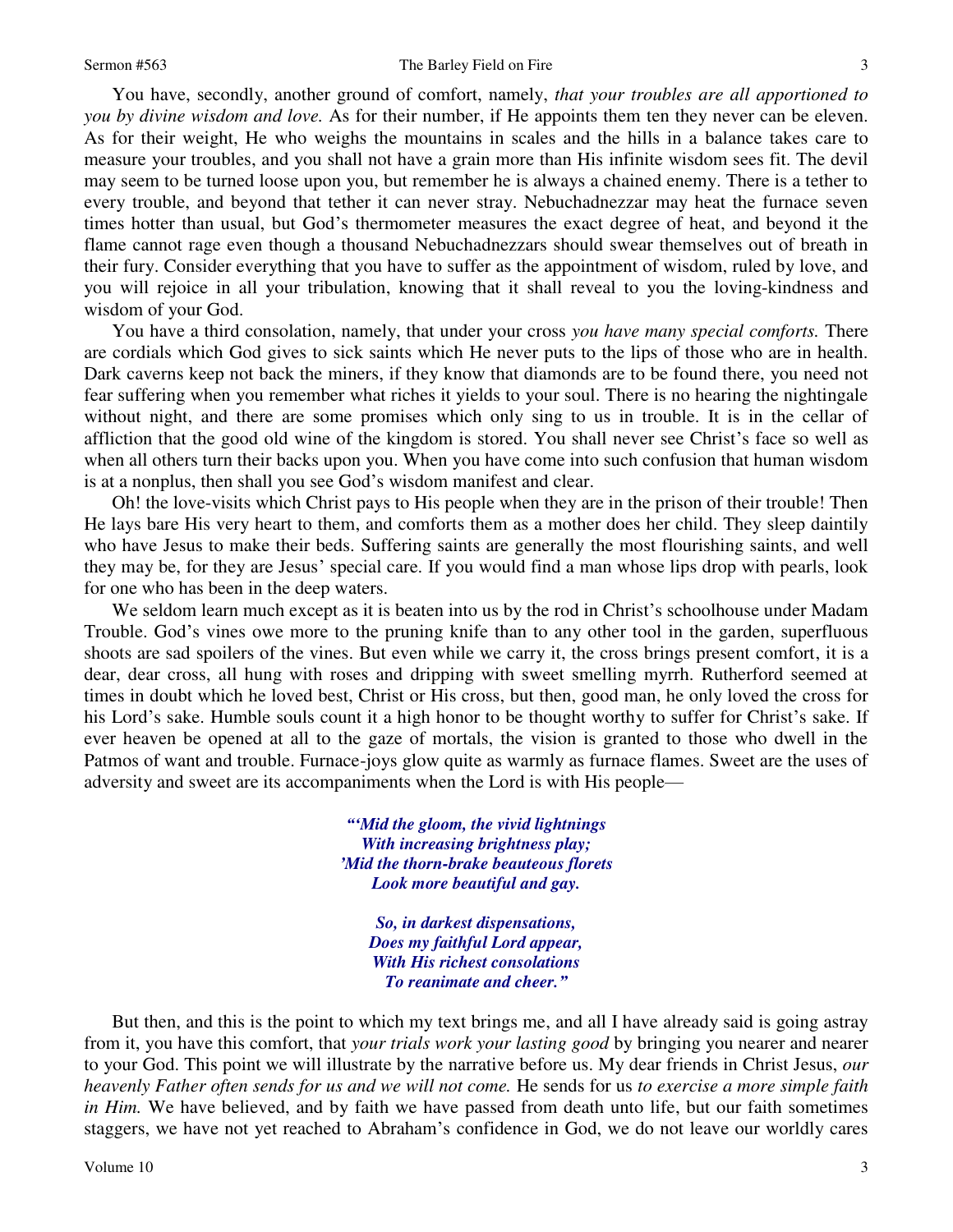with Him, but like Martha, we cumber ourselves with much serving. We have faith to lay hold upon little promises, but we are ofttimes afraid to open our mouths wide though God has promised to fill them. He therefore sends to us. "Come, my child," says He, "come and trust me. The veil is rent; enter into my presence, and approach boldly to the throne of my grace. I am worthy of your fullest confidence, cast your cares on me. Come you into the sunlight and read your title clear. Shake yourself from the dust of your cares and put on your beautiful garment of faith." But, alas! though called with tones of love to the blessed exercise of this comforting grace, we will not come.

At another time He calls us *to closer communion with Himself.* We have been sitting on the doorstep of God's house, and He bids us advance into the banqueting hall and sup with Him, but we decline the honor. He has admitted us into the inner chambers, but there are secret rooms not yet opened to us, He invites us to enter them, but we hold back. Jesus longs to have near communion with His people. This is that which gives Him "to see of the travail of his soul, and to be satisfied." It must be a joy to a Christian to be with Christ, but it is also a joy to Jesus to be with His people, for it is written, "His delights were with the sons of men."

Now, one would think that if Christ did but beckon with His finger and say to us, "Draw nigh, and commune with me," we should fly, as though we had wings to our feet, but, instead thereof, we are cleaving to the dust—we have too much business, we have too many carking cares, and we forget to come, though it is our beloved's voice which calls us to Himself. Frequently the call is *to more fervent prayer*. Do you not feel in yourself, at certain seasons, an earnest longing for private prayer? You have felt as if you could not be at ease until you could draw near unto God and tell Him your wants, and yet, maybe, you have quenched the Spirit in that respect, and still have continued without nearness of access to God. Every day the Lord bids His people come to Him and ask what they will and it shall be done. He is a bounteous God, who sits upon the mercy seat, and He delights to give to His people the largest desires of their hearts, and yet, shame upon us, we live without exercising this power of prayer, and we miss the plenitude of blessing which would come out of that cornucopia of grace—prevailing prayer with God.

Ah, brethren! we are verily guilty here, the most of us. The Master sends for us to pray, and we will not come. Often too He calls us to a *higher state of piety*. From this pulpit I have labored to stir you up to nobler attainments, I have besought you to rest no longer satisfied with your dwarfish attainments, but to press forward to things more sublime and heavenly. Have I not cried unto you, beloved, and bid you—

## *"Forget the steps already trod And onward urge your way."*

I am persuaded there are Christians as much in grace beyond ordinary Christians, as ordinary Christians are beyond the profane. There are heights which common eyes have never seen, much less scaled. Oh! there are nests among the stars where God's own saints dwell, and yet how many of us are content to go creeping along like worms in the dust! Would that we had grace to scale the clouds and mount into the pure blue sky of fellowship with Christ! We do not serve God as we should. We are cold as ice when we should be like molten metal burning our way through all opposition. We are like the barren Sahara when we should be blooming like the garden of the Lord. We give to God pence when He deserves pounds, nay, deserves our heart's blood to be joined in the service of His church and of His truth. Oh! we are but poor lovers of our sweet Lord Jesus, not fit to be His servants, much less to be His brides. If He had put us in the kitchen to be scullions, I fear we are scarcely fit for the service, and yet He has exalted us to be bone of His bone and flesh of His flesh, married to Him by a glorious marriage covenant. O, brethren, God often calls us to higher degrees of piety, and yet we will not come.

Now, why is it that we permit our Lord to send for us so often, without going to Him? Let your own heart give the reason in a humble confession of your offenses. O my brethren, we never thought we would have been so bad as we are. If an angel had told us that we should be so indifferent towards Christ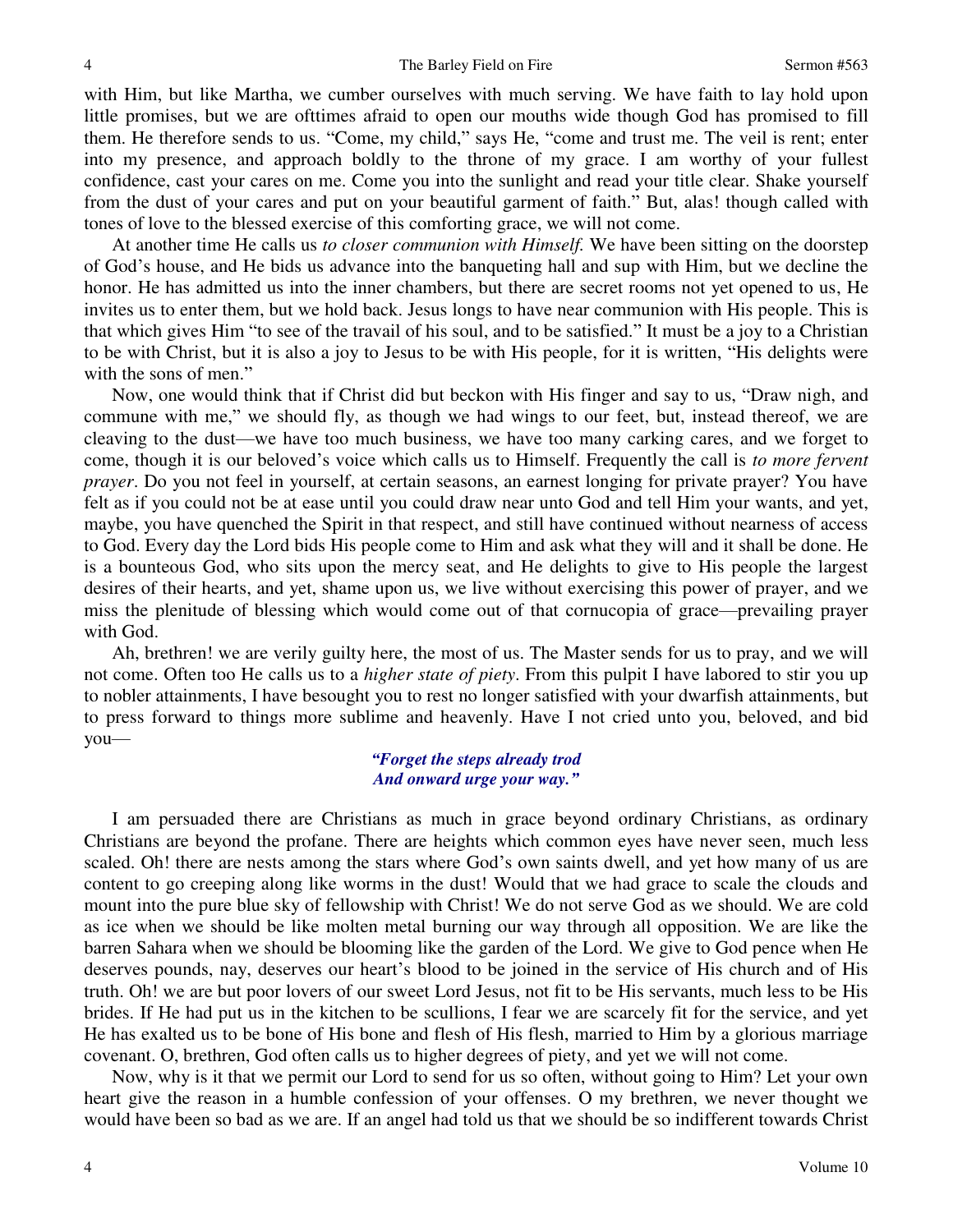#### Sermon #563 The Barley Field on Fire

we should have said, as Hazael did to Elisha, "Is your servant a dog, that he should do this great thing?" If any of us could have seen our own history written out by a prophet's pen, we would have said, "No, it cannot be, if Christ forgives me I must love Him, if He is pleased to make me His own brother, I must serve Him, if I am the recipient of such splendid mercies I must do something commensurate with His bounty." And yet, hitherto, here we have been ungrateful, unbelieving, and even refusing to listen to His call, or come at His bidding. He has said, "Seek you my face," and our heart did not say, "LORD, your face will I seek." Because of all this, because we will not listen to the gentle call of God, there comes trouble, just as there came the burning of the barley field of Joab, because he would not visit the young prince. Trouble comes in all sorts of shapes. Little does it matter what form it comes in, if it does but answer the purpose of making us obey the divine calling.

Some Christians have their trial in the shape of *sickness,* they drag about with them a diseased body all their lives, or they are suddenly cast upon the bed of sickness, and they toss to and fro by night and by day in pain and weariness. This is God's medicine, and when God's children have it, let them not think it is sent to kill them, but to heal them. Much medicine which the physician gives makes the man ill for a time, he is worse with it than he would have been without it, but if he be a clever physician, he knows that this is the consequence of the medicine, and thus he is not at all alarmed by the pain of his patient, but he expects that all this will work for good, and hunt out, as it were, the original disease. When the Lord sends us sickness, it for a time perhaps makes our former spiritual infirmities grow worse, for sickness often provokes impatience and murmuring against God, but in due time our proud spirits will be broken, and we shall cry for mercy. As a file takes off rust, so does sickness frequently remove our deadness of heart. The diamond has much cutting, but its value is increased thereby, and so with the believer under the visitations of God.

I have heard say of many ministers that they preach best after sickness, till their people have scarcely regretted all the pains they have felt when they have found how savory and full of marrow have been their words. My brother, if you will not come to God without it, He will send you a sick bed that you may be carried on it to Him. If you will not come running, He will make you come limping. If you will not come while your eyes are bright and while your countenance is full of health, He will make you come when your eyes are dull and heavy, and your complexion is sallow and sad. But come you must, and if by no other means, sickness shall be the black chariot in which you shall ride.

*Losses,* too, are frequently the means God uses to fetch home His wandering sheep, like fierce dogs they worry the wanderers back to the shepherd. There is no making lions tame if they are too well fed, they must be brought down from their great strength, and their stomachs must be lowered a bit, and then they will submit to the tamer's hand, and often have we seen the Christian rendered obedient to his Lord's will by straitness of bread and hard labor. When rich and increased in goods, many professors carry their heads much too loftily and speak much too boastfully. Like David, they boast, "My mountain stands fast; it shall never be moved." When the Christian grows wealthy, is in good repute, has good health, and a happy family, he too, often admits Mr. Carnal Security to feast at his table. If he be a true child of God, there is a rod prepared for him. Wait awhile, and it may be you will see his substance melt away as a dream. There goes a portion of his estate—how soon the acres change hands. There goes a part of his business—no profits will ever come to him again in that direction. That debt yonder—a dishonored bill over there, how fast his losses come, when will they end?

Now, as these embarrassments come in one after another, he begins to be distressed about them, and betakes himself to his God. Oh! blessed waves, that wash the man on the rock of salvation! Oh! blessed cords, though they may cut the flesh if they draw us to Jesus. Losses in business are often sanctified to our soul's enriching. If you will not come to the Lord full-handed, you shall come empty. If God, in His grace, finds no other means of making you to honor Him among men, if you cannot honor Him on the pinnacle of riches, He will bring you down to the valley of poverty.

*Bereavements*, too—ah! what sharp cuts of the rod we get with these, my brethren! We know how the Lord sanctifies these to the bringing of His people near to Himself. How glad we should be to think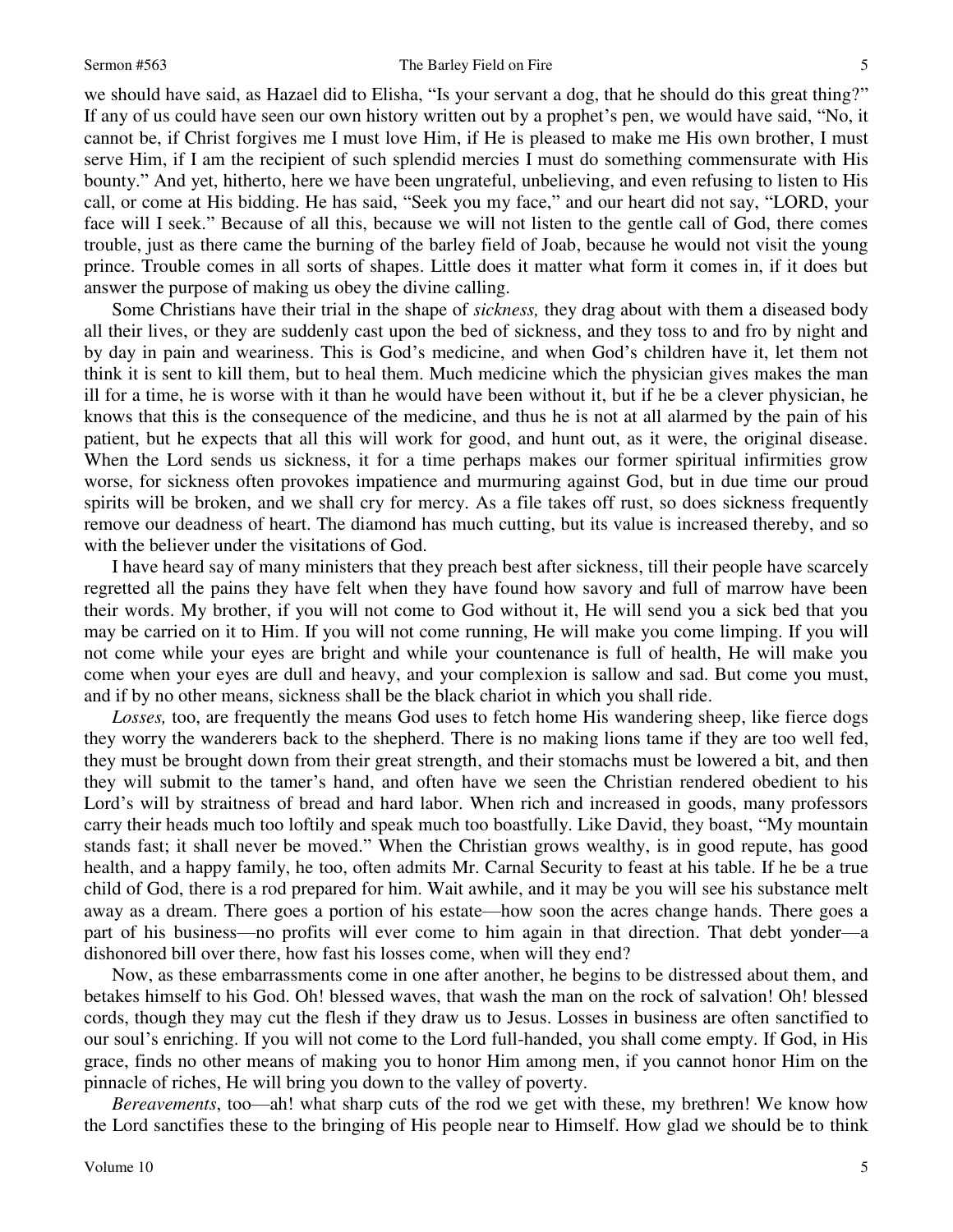that Christ Himself once suffered bereavements as we have done. Tacitus tells us, that an amber ring was thought to be of no value among the Romans till the emperor took to wearing one, and then straightway an amber ring was held in high esteem. Bereavements might be looked upon as very sad things, but when we recollect that Jesus wept over His friend Lazarus, henceforth they are choice jewels, and special favors from God. Christ wore this ring, then I must not blush to wear it. Many a mother has been stirred up to a holier life by the death of her infant. Many a husband has been led to give his heart more to Christ by the death of his wife.

Do not departed spirits, like angels, beckon us up to heaven? "Come, come away," they say, "this is not your rest. I once could build upon the same tree, and sing upon the same bough, but now, I am taken from you, now, I rest in heaven. Come hither, you who were once my fond mate, come hither, for all the trees where you are building are marked for the axe, therefore come now, and dwell with me!" Yes, we must look upon our new-made graves in this light, and pray the Lord to dig our hearts with the funeral spade, and bury our sins as we bury our departed ones.

*Trials in your family,* in your children, are another form of the burning barley field. I do not know, brethren, but I think a living cross is much heavier to carry than a dead one. I know some among you who have not lost your children, I could have wished you had, for they have lived to be your grief and sorrow. Ah! young man, better that your mother should have seen you perish in birth than that you should live to disgrace your father's name. Ah! man, it were better for you that the procession had gone winding through the streets, bearing your corpse down to the grave, than that you should live to blaspheme your mother's God, and laugh at the Book which is her treasure. It were better for you that you had never been born, and better for your parents too.

Ah! but dear friends, even these are meant to draw us nearer to Christ. We must not make idols of our children, and we dare not do it, when we see how manifestly God shows us that, like ourselves, they are by nature children of wrath. Sharper than an adder's tooth is an unthankful child, but the venom is turned to medicine in God's hand. God's birds would often keep down in the grass in their nests, but He fills their nests full of thorns, and then, up they fly, and sing as the lark as they mount towards heaven. You must look upon these family trials as invitations from God—sweet compulsion to make you seek His face.

Many are afflicted in another way, which is perhaps as bad as anything else—by *a deep depression of spirit.* They are always melancholy, they know not why. There are no stars in the night for them, and the sun gives no light by day, melancholy has marked them for her own, but even this, I think, is often the means of keeping some of them nearer to God than they would be. You know there are some of our English plants which greatly affect damp, moist places under trees, if the sun were to shine in their faces, they would die, perhaps some minds are of the same order. Too many sweets make children sick, and bitters are a good tonic. A veil is needed for some delicate complexion, lest the sun look too fiercely on them, it may be these mourners need the veil of sorrow. It is good that they have been afflicted, even with this heavy depression of spirit, because it keeps them near their God.

Then there is that other affliction, the *hiding of God's countenance*—how hard to bear, but how beneficial! If we will not keep near to our Lord, He is sure to hide His face. You have seen a mother walking out with her little child, when it has just learned to walk, and as she goes through the street, the little one is for running sometimes to the right, and sometimes to the left, and so the mother hides herself a moment, then, the child looks around for the mother, and begins to cry, and then out comes the mother. What is the effect? Why, it will not run away from mother anymore, it is sure to keep hold of her hand afterwards. So, when we get to wandering from God, He hides His face, and then, since we have a love for Him, we begin crying after Him, and when He shows His face once more, we cling to Him the more lovingly ever afterwards. So the Lord is pleased to bless our troubles to us.

Now, Christian, what about all this? Why, just this. Are you under any sharp trouble now? Then I pray you go to God as Joab went to Absalom—"Wherefore have your servants set my field on fire?" "Show me wherefore you contend with me." "Search me, O God, and know my heart: try me, and know

6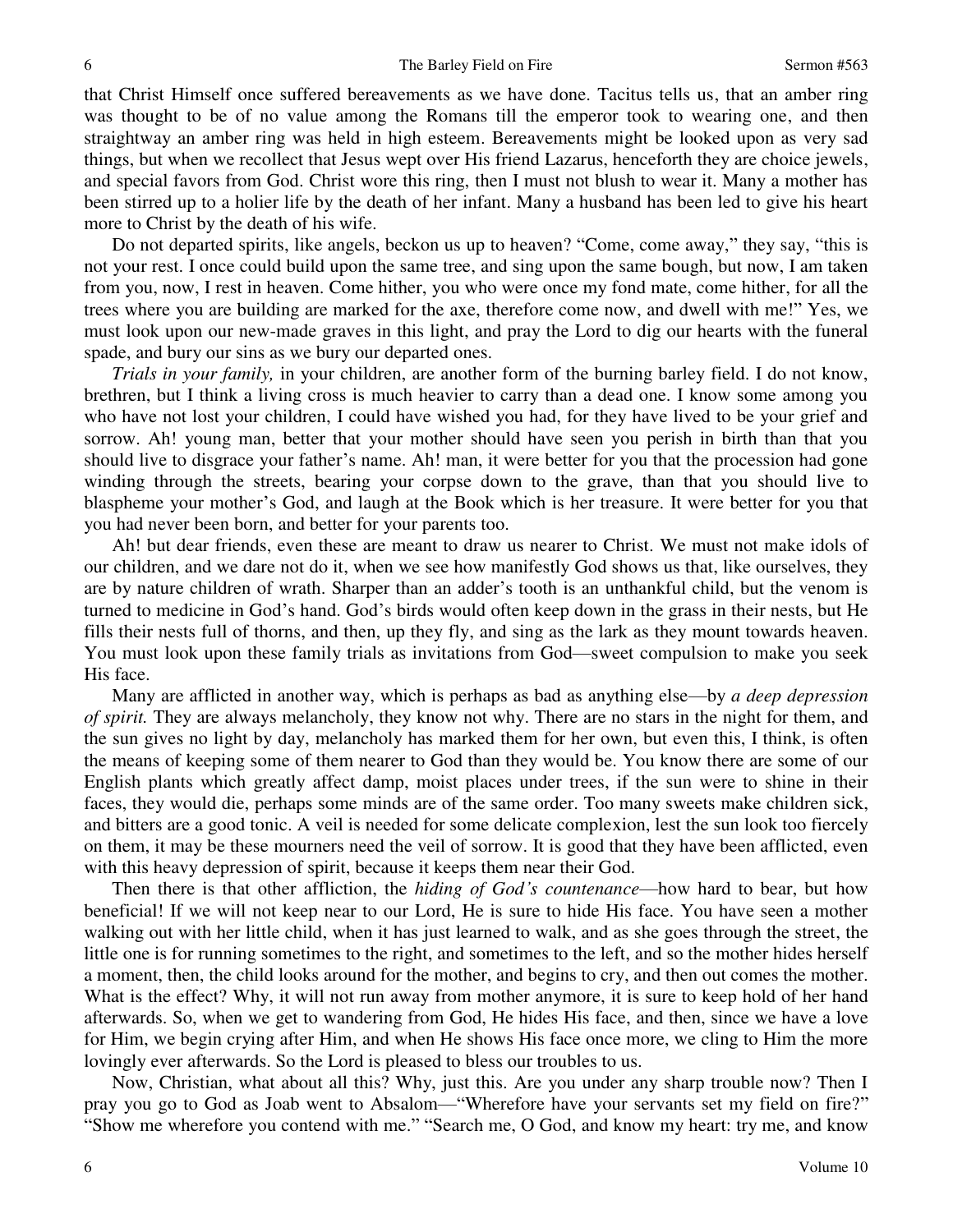## Sermon #563 The Barley Field on Fire

my thoughts: and see if there be any wicked way in me, and lead me in the way everlasting." Make this a special season of humbling and heart-searching. Now let every besetting sin be driven out. When God sweeps, do you search. When you are under the rod, it is yours to make a full confession of past offenses and pray to be delivered from their power in the future.

Or, have you no trial today, my brother? Then see if there is not something which may provoke God to send one, and begin now to purge yourself from all filthiness of the flesh and of the spirit by the Holy Spirit. Prevention is better than a cure, and sometimes a timely heart-searching may save us many a heart-smarting. Let us see to that then. Or have we been afflicted, and is the affliction over now? Then, let us say with David, "Before I was afflicted I went astray, but now have I kept Your Word." Let us bless God for all that He has done, saying, "It is good for me that I have been afflicted," let us join together in one common hymn of praise for all the loving-kindness which God has been pleased to show us in the sharp cuts of His rod.

I have said enough I think, to the Christian, to work out the little picture before us. God has burned your barley field, dear friends, now go to Him, and the closer you can approach to Him, and the more firmly you can cling to Him, the better for your soul's health and comfort all your life. At the last, you and I shall sing to the praise of our afflicting God—

> *"All I meet I find assists me In my path to heavenly joy; Where, though trials now attend me, Trials never more annoy.*

*Blest there with a weight of glory, Still the path I'll ne'er forget, But, exulting, cry, it led me To my blessed Savior's seat."*

**II.** A few words—God make them mighty—TO THE SINNER, shall form the second part of our discourse.

God also has sent *for you.* O unconverted man, God has often sent for you. Early in your childhood your mother's prayers sought to woo you to a Savior's love, and your godly father's first instructions were as so many meshes of the net in which it was desired that you should be taken, but you have broken through all these and lived to sin away early impressions and youthful promises.

Since then you have often been called under the ministry. Our sermons have not been all shots wide of the mark, but sometimes a hot shot has burnt its way into your conscience and you have been made to tremble, but alas! the trembling soon gave way before your old sins. Hitherto you have been called, but you have refused. The hands of mercy have been stretched out, and you have not regarded them.

You have had calls too, from your Bible, from religious books, from Christian friends. Holy zeal is not altogether dead, and it shows itself by looking after your welfare. Young man, your shop mate has sometimes spoken to you, young woman, your companion has wept over you. There are some of you now present who have been called by the most loving of voices, in connection with our classes. Both in our Sunday school and in the Catechumenical classes there are men and women with deep love to the souls of those committed to them—tender hearts, weeping eyes—and you have been wept over that you might come to Christ, but still, all the agency that has been employed has been up to this moment without effect—you are a stranger to the God who made you, and an enemy to Christ the Savior.

Well, if these gentle means will not do, God will employ other agencies. Perhaps He has tried them already. If not, if He intends in the divine decree your eternal salvation, He will, as sure as you are a living man, use stronger ways with you, and if a word will not do, He will come with a blow, though He loves to try the power of the word first. You too, my hearer, unconverted and unsaved, have had your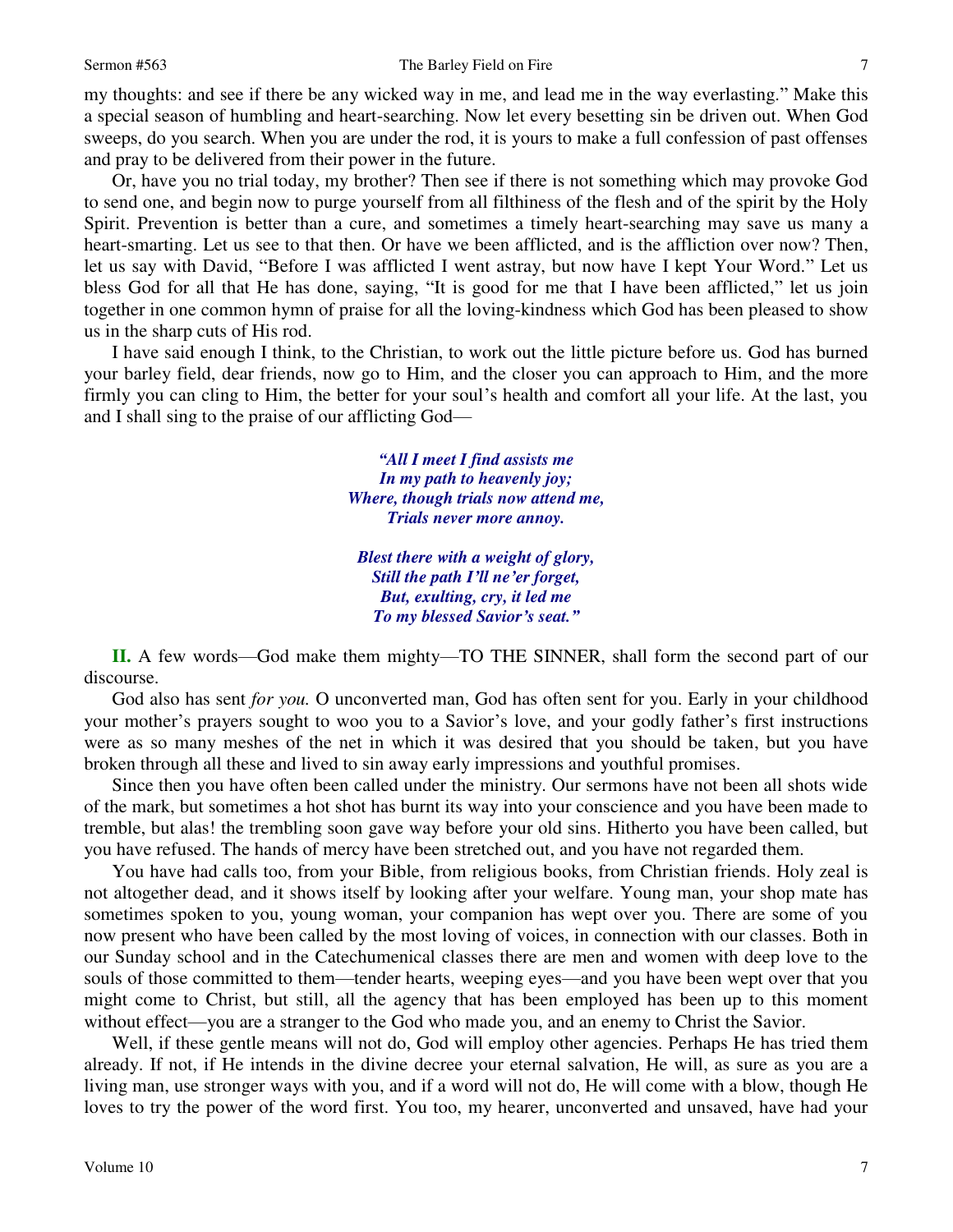trials. You weep as well as Christians. You may not weep for sin, but sin shall make you weep. You may abhor repentance because of its sorrow, but you shall not escape sorrow, even if you escape repentance.

You have had your sickness, do you not remember it, when in the silent night you heard the watch ticking out, as you thought, your last few minutes and foretelling your doom? Do you remember those weary days, when you tossed from side to side and did but shift the place and keep the pain? Man, can you recollect your vows, which you have lived to break, and your promises with which you lied unto the eternal God? Then the Sabbath would be your delight, you said, if you were spared, and the house of God, and the people of God should be dear to you, and you would seek His face. But you have not done so, you have broken your covenant, and have despised your promise made to God.

Or, what is it, have you had losses in business? You began life well and hopefully, but nothing has prospered with you. I am not sorry for it, for I remember it is the wicked who spreads himself like a green bay tree, and it is concerning the reprobate that it is written, "There are no bands in their death: but their strength is firm. They are not in trouble as other men; neither are they plagued like other men." I am glad that you were plagued. I would sooner see you whipped to heaven than coached to hell. Doubtless many go like Agag delicately to their hewing in pieces, while others go sorrowing to eternal glory. You have had losses, what are these but God's rough messengers to tell you that there is nothing beneath the sky worth living for, to wean you from the breasts of earth and cause you to look for something more substantial than worldly riches can afford you?

And you, too, have lost friends, may I recall those graves, whose turf is yet so newly laid? May I remind you of children fair and beautiful in your eyes, taken away from you, despite your tears? Shall I remind you of the parent who sleeps in Jesus, of a sweet sister who withered like a lily by early consumption? Shall I bring these thoughts back to you? I would not wish to make your wounds bleed afresh, but it is for your good that I bid you harken to their solemn voice, for they say to you, "Come to your God! Be reconciled to Him!" I do not think you ever will come to Jesus, unless the Holy Spirit shall employ trials to bring you.

I find that the woman never found her piece of money till she swept the house. The prodigal never came back till he was hungry, and fain would have filled his belly with the husks which the swine did eat. I only hope that these troubles may be blessed to you. Besides this, you have had your depression of spirit—if I mistake not, I address some who are under such depressions now. You do not know how it is, but nothing is pleasant to you. You went to the theater last night, you wished you had not, it gave you no joy, and yet you have been as merry there as any in former times. You go among your companions, and a day's pleasuring, as they call it, has become to you a very painful waste of time. You have lost the zest of life, and I am not sorry for it if it should make you look for a better life, and trust in a world to come. My friends, again I say, this is the burning of your barley fields. God has sent for you, and you would not come, and now He has sent messengers who are not so easily refused, He has sent these with sterner and rougher words which speak to your flesh, if your spirit will not hear.

Well now, what then? If God is sending these, *are you listening to them?* My hearer, if God has sent these, have you listened to them? There are some of you of whom I almost despair. God can save you, but I cannot tell how He will do it. Certainly the Word does not seem likely to be blessed. You have been called and entreated, early and late we have entreated you. Our bowels have yearned with tenderness for you, but hitherto in vain. God knows I have been hammering away at the granite, and it has not yielded yet. I have smitten the flint, and it is not broken. Some of you all but break the plow share, you are such rocks that it seems in vain to plow upon you.

As for trouble, I do not see that that is likely to do you any good, for if you are smitten again, you will revolt more and more, the whole head is sick already, and the whole heart is faint, you have been beaten, till from the crown of the head to the sole of your foot, there is nothing but wounds, bruises, and putrefying sores. You are poor—perhaps your drunkenness has made you so, you have lost your wife perhaps your cruelty helped to kill her, you have lost your children, and you are left a penniless, friendless, helpless beggar, and yet you will not turn to God! What now is to be done with you? "O